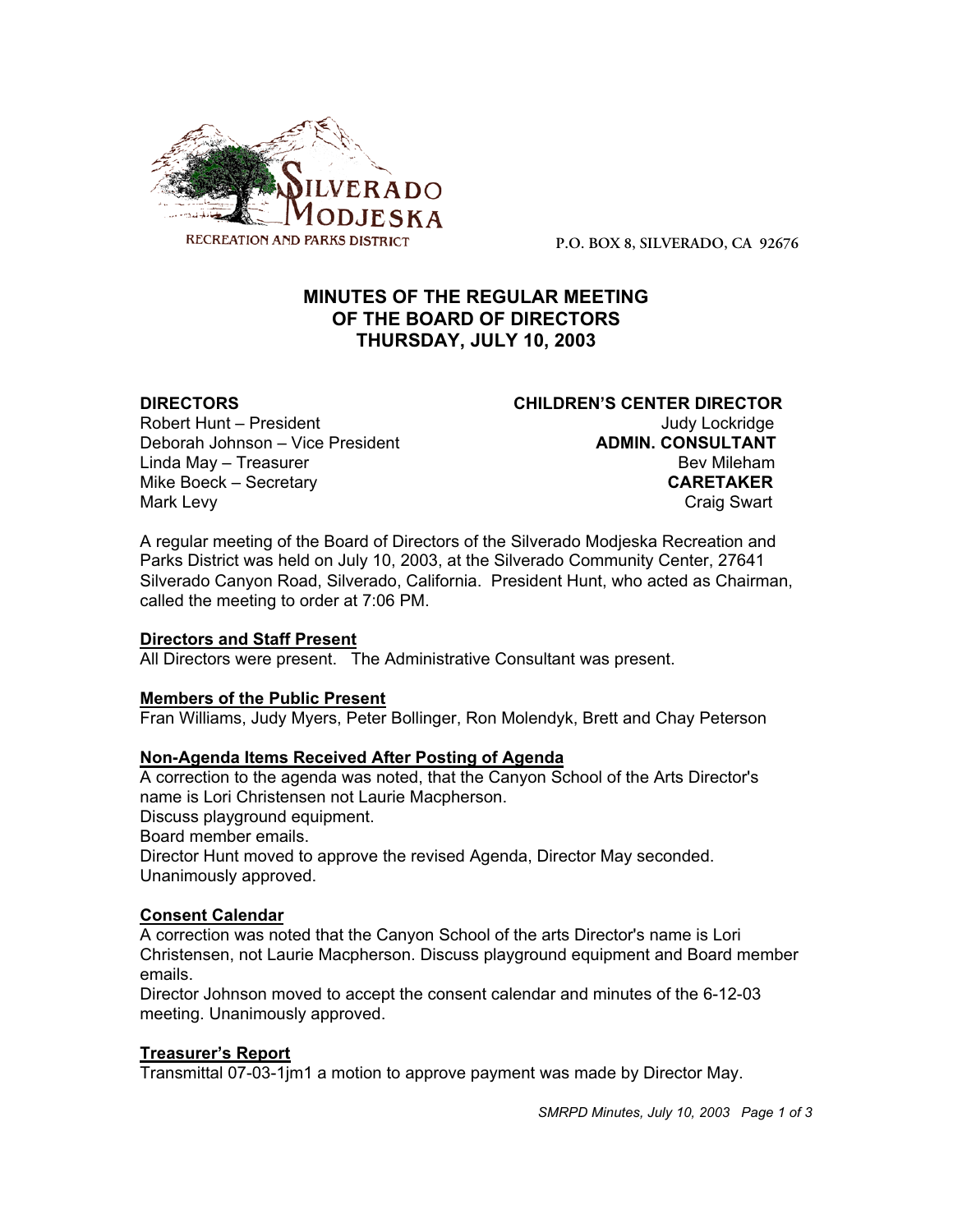Director Johnson seconded, Unanimously approved.

Transmittal 07-03-1jm2 a motion to approve payment was made by Director May. Director Johnson seconded. Unanimously approved.

Transmittal 03-07-01 a motion to approve payment was made by Director May. Director Levy seconded. Unanimously approved.

Transmittal 03-07-02 a motion to approve payment was made by Director May. Director Johnson seconded. Unanimously approved.

The budget was discussed, Director Johnson had a concern as to why so much of it is spent on administrative. Director May will make an amended budget in January to make adjustments. Director Johnson said she would like to see more programs, providing direct services to people etc.

Director May motioned to approve the proposed 2003-2004 budget. Director Johnson seconded. Unanimously approved.

## **Children's Center**

Peter Bollinger discussed the \$35,000 grant. He has asked the Directors to vote to get it started and implemented. The Directors asked Mr. Bollinger to wait until the August meeting when everyone will be available to discuss this. Mr. Bollinger said they would like to be separated by August 1st, Director May needs an IRS determination letter. And would need to go to a non-profit organization. They are anxious to spend grant money; they are considering a fund for "community youth". They also discussed irrigation problems. Their summer program is going awesome.

### **Caretaker's Report**

None present

## **Other District Business**

Acceptance of playground equipment installation. There have been lots of good responses from kids.

Director Levy made a motion to declare the close of construction for the Silverado Community Center playground project. Director Johnson seconded. Unanimously approved.

Director Levy suggested a ribbon cutting ceremony and contacting local newspapers to make others aware of the new playground. Director Boeck previously contacted Supervisor Campbell's office with a request that he attend such a ceremony but then postponed it until later in the year at Director May's request.

Director May made a motion to approve the payment of up to \$400 to Snyder and Associates for necessary sprinkler/landscaping work at the Silverado Community Center. Unanimously approved.

Ron Molendyk was at the meeting and shared his background with the Directors. He has many qualifications and lots of experience with working with the local government for 43 years, consulting work; he's worked as a Recreation Parks Director. He's been a community services Director, city manager in Lake Elsinore, he's also worked with Grants. After listening to Mr. Molendyk's qualifications the board asked him a few questions concerning the East Orange plan to detach, and East Lake Village and other things that are a concern to the board. The board asked if he could focus on these important issues during a get acquainted period. He would have the title General Manager.